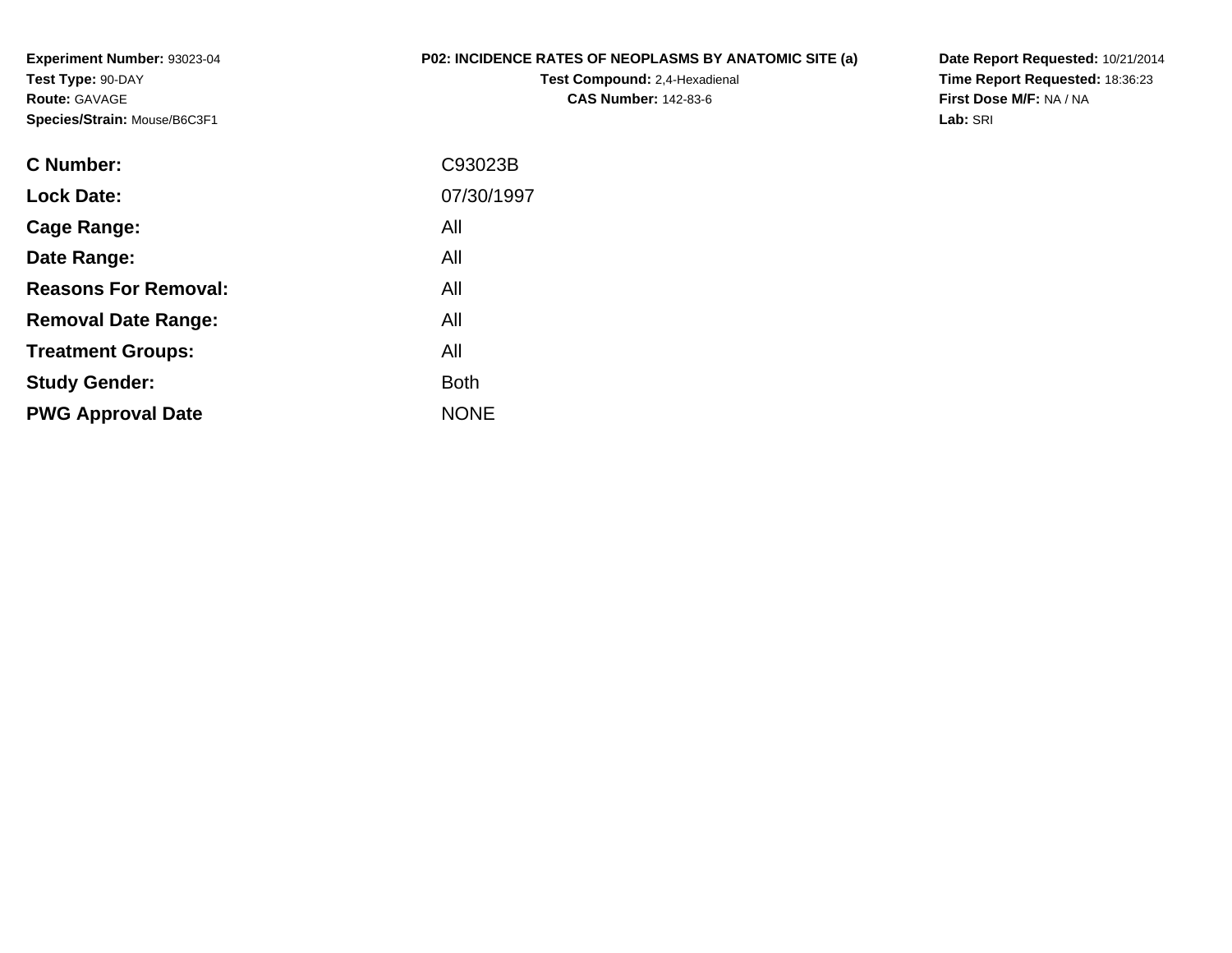| Test Type: 90-DAY                       |                      | Test Compound: 2,4-Hexadienal | Time Report Requested: 18:36:23 |                       |                         |                        |
|-----------------------------------------|----------------------|-------------------------------|---------------------------------|-----------------------|-------------------------|------------------------|
| Route: GAVAGE                           |                      |                               | <b>CAS Number: 142-83-6</b>     |                       | First Dose M/F: NA / NA |                        |
| Species/Strain: Mouse/B6C3F1            |                      |                               |                                 |                       | Lab: SRI                |                        |
| <b>B6C3F1 Mouse MALE</b>                | <b>MG/KG/DY</b><br>0 | 7.5<br><b>MG/KG/DY</b>        | 15<br><b>MG/KG/DY</b>           | 30<br><b>MG/KG/DY</b> | <b>MG/KG/DY</b><br>60   | 120<br><b>MG/KG/DY</b> |
| <b>Disposition Summary</b>              |                      |                               |                                 |                       |                         |                        |
| <b>Animals Initially In Study</b>       | 10                   | 10                            | 10                              | 10                    | 10                      | 10                     |
| <b>Early Deaths</b>                     |                      |                               |                                 |                       |                         |                        |
| <b>Dosing Accident</b>                  | $\mathbf{2}$         |                               |                                 |                       | 1                       |                        |
| <b>Survivors</b>                        |                      |                               |                                 |                       |                         |                        |
| <b>Terminal Sacrifice</b>               | 8                    | 10                            | 10                              | 10                    | 9                       | 10                     |
| <b>Animals Examined Microscopically</b> | 10                   | 10                            | 10                              | 10                    | 10                      | 10                     |
| <b>ALIMENTARY SYSTEM</b>                |                      |                               |                                 |                       |                         |                        |
| Esophagus                               | (9)                  | (0)                           | (0)                             | (0)                   | (1)                     | (10)                   |
| Gallbladder                             | (9)                  | (0)                           | (0)                             | (0)                   | (0)                     | (9)                    |
| Intestine Large, Cecum                  | (10)                 | (0)                           | (0)                             | (0)                   | (1)                     | (10)                   |
| Intestine Large, Colon                  | (10)                 | (0)                           | (0)                             | (0)                   | (1)                     | (10)                   |
| Intestine Large, Rectum                 | (10)                 | (0)                           | (0)                             | (0)                   | (1)                     | (10)                   |
| Intestine Small, Duodenum               | (10)                 | (0)                           | (0)                             | (0)                   | (0)                     | (10)                   |
| Intestine Small, Ileum                  | (10)                 | (0)                           | (0)                             | (0)                   | (0)                     | (10)                   |
| Intestine Small, Jejunum                | (10)                 | (0)                           | (0)                             | (0)                   | (0)                     | (10)                   |
| Liver                                   | (10)                 | (0)                           | (0)                             | (0)                   | (1)                     | (10)                   |
| Pancreas                                | (10)                 | (0)                           | (0)                             | (0)                   | (1)                     | (10)                   |
| <b>Salivary Glands</b>                  | (10)                 | (0)                           | (0)                             | (0)                   | (1)                     | (10)                   |
| Stomach, Forestomach                    | (10)                 | (10)                          | (10)                            | (10)                  | (9)                     | (10)                   |
| Stomach, Glandular                      | (10)                 | (0)                           | (0)                             | (0)                   | (1)                     | (10)                   |
| CARDIOVASCULAR SYSTEM                   |                      |                               |                                 |                       |                         |                        |
| Heart                                   | (10)                 | (0)                           | (0)                             | (0)                   | (1)                     | (10)                   |
| <b>ENDOCRINE SYSTEM</b>                 |                      |                               |                                 |                       |                         |                        |
| <b>Adrenal Cortex</b>                   | (10)                 | (0)                           | (0)                             | (0)                   | (1)                     | (10)                   |
| Adrenal Medulla                         | (10)                 | (0)                           | (0)                             | (0)                   | (0)                     | (10)                   |

**P02: INCIDENCE RATES OF NEOPLASMS BY ANATOMIC SITE (a)**

**Date Report Requested:** 10/21/2014

a - Number of animals examined microscopically at site and number of animals with lesion

b - Primary tumors: all tumors except metastatic tumors

**Experiment Number:** 93023-04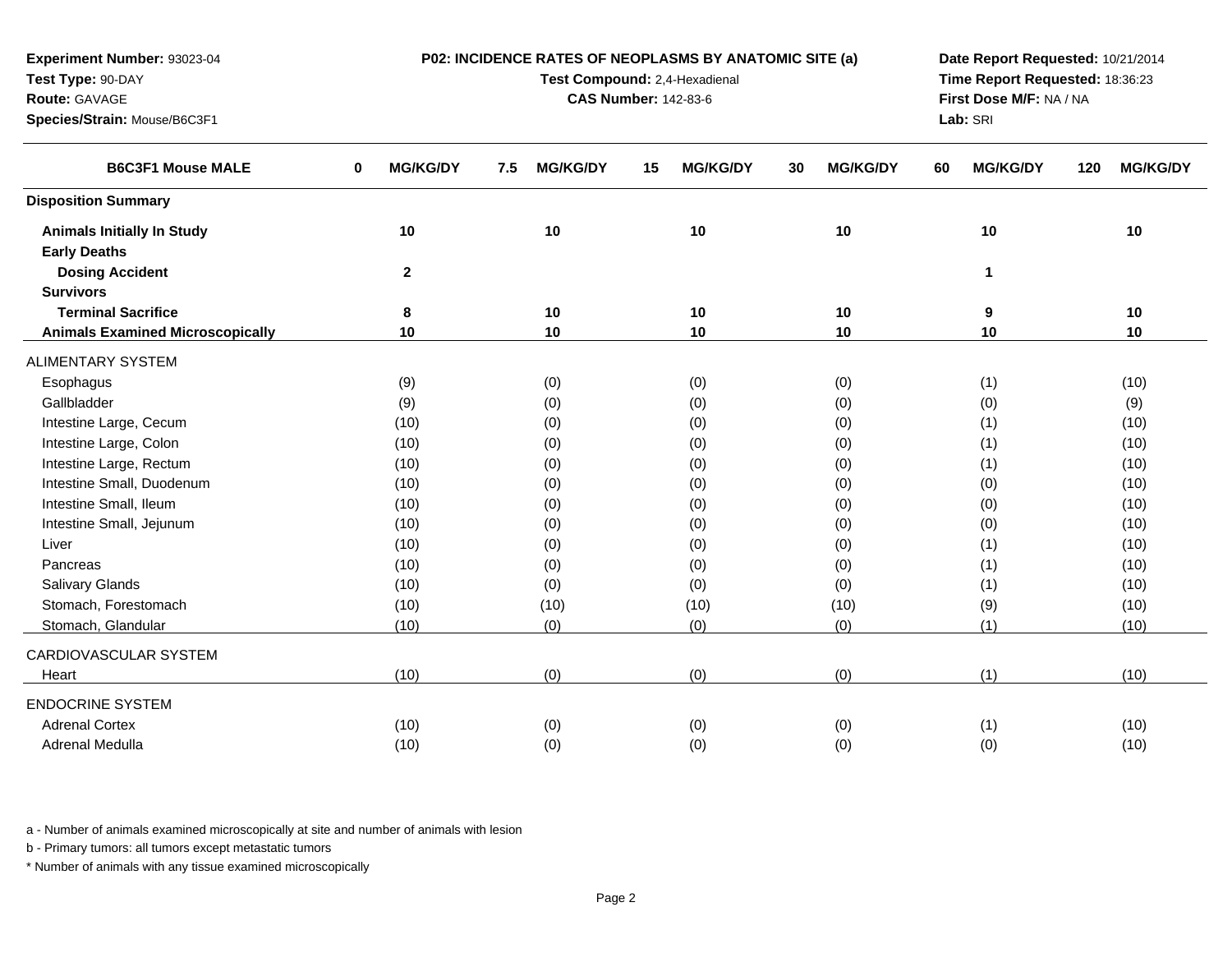| Experiment Number: 93023-04<br>Test Type: 90-DAY<br>Route: GAVAGE<br>Species/Strain: Mouse/B6C3F1 | P02: INCIDENCE RATES OF NEOPLASMS BY ANATOMIC SITE (a) | Date Report Requested: 10/21/2014<br>Time Report Requested: 18:36:23<br>First Dose M/F: NA / NA<br>Lab: SRI |                       |                       |                       |                        |
|---------------------------------------------------------------------------------------------------|--------------------------------------------------------|-------------------------------------------------------------------------------------------------------------|-----------------------|-----------------------|-----------------------|------------------------|
| <b>B6C3F1 Mouse MALE</b>                                                                          | <b>MG/KG/DY</b><br>$\mathbf 0$                         | <b>MG/KG/DY</b><br>7.5                                                                                      | <b>MG/KG/DY</b><br>15 | <b>MG/KG/DY</b><br>30 | 60<br><b>MG/KG/DY</b> | <b>MG/KG/DY</b><br>120 |
| Parathyroid Gland                                                                                 | (9)                                                    | (0)                                                                                                         | (0)                   | (0)                   | (0)                   | (9)                    |
| <b>Pituitary Gland</b>                                                                            | (9)                                                    | (0)                                                                                                         | (0)                   | (0)                   | (0)                   | (9)                    |
| <b>Thyroid Gland</b>                                                                              | (10)                                                   | (0)                                                                                                         | (0)                   | (0)                   | (1)                   | (9)                    |
| <b>GENERAL BODY SYSTEM</b><br>None                                                                |                                                        |                                                                                                             |                       |                       |                       |                        |
| <b>GENITAL SYSTEM</b>                                                                             |                                                        |                                                                                                             |                       |                       |                       |                        |
| <b>Coagulating Gland</b>                                                                          | (1)                                                    | (0)                                                                                                         | (0)                   | (0)                   | (0)                   | (0)                    |
| Epididymis                                                                                        | (10)                                                   | (0)                                                                                                         | (0)                   | (0)                   | (1)                   | (10)                   |
| <b>Preputial Gland</b>                                                                            | (10)                                                   | (0)                                                                                                         | (0)                   | (0)                   | (1)                   | (10)                   |
| Prostate                                                                                          | (10)                                                   | (0)                                                                                                         | (0)                   | (0)                   | (1)                   | (10)                   |
| Seminal Vesicle                                                                                   | (10)                                                   | (0)                                                                                                         | (0)                   | (0)                   | (1)                   | (10)                   |
| <b>Testes</b>                                                                                     | (10)                                                   | (0)                                                                                                         | (0)                   | (0)                   | (2)                   | (10)                   |
| <b>HEMATOPOIETIC SYSTEM</b>                                                                       |                                                        |                                                                                                             |                       |                       |                       |                        |
| <b>Bone Marrow</b>                                                                                | (10)                                                   | (0)                                                                                                         | (0)                   | (0)                   | (1)                   | (10)                   |
| Lymph Node, Mandibular                                                                            | (10)                                                   | (0)                                                                                                         | (0)                   | (0)                   | (1)                   | (10)                   |
| Lymph Node, Mesenteric                                                                            | (10)                                                   | (0)                                                                                                         | (0)                   | (0)                   | (1)                   | (10)                   |
| Spleen                                                                                            | (10)                                                   | (0)                                                                                                         | (0)                   | (0)                   | (1)                   | (10)                   |
| Thymus                                                                                            | (10)                                                   | (0)                                                                                                         | (0)                   | (0)                   | (1)                   | (10)                   |
| <b>INTEGUMENTARY SYSTEM</b>                                                                       |                                                        |                                                                                                             |                       |                       |                       |                        |
| Skin                                                                                              | (10)                                                   | (0)                                                                                                         | (0)                   | (0)                   | (1)                   | (10)                   |
| MUSCULOSKELETAL SYSTEM                                                                            |                                                        |                                                                                                             |                       |                       |                       |                        |
| Bone                                                                                              | (10)                                                   | (0)                                                                                                         | (0)                   | (0)                   | (1)                   | (10)                   |
| <b>Skeletal Muscle</b>                                                                            | (1)                                                    | (0)                                                                                                         | (0)                   | (0)                   | (0)                   | (0)                    |
| NERVOUS SYSTEM                                                                                    |                                                        |                                                                                                             |                       |                       |                       |                        |
| <b>Brain</b>                                                                                      | (10)                                                   | (0)                                                                                                         | (0)                   | (0)                   | (1)                   | (10)                   |
|                                                                                                   |                                                        |                                                                                                             |                       |                       |                       |                        |

b - Primary tumors: all tumors except metastatic tumors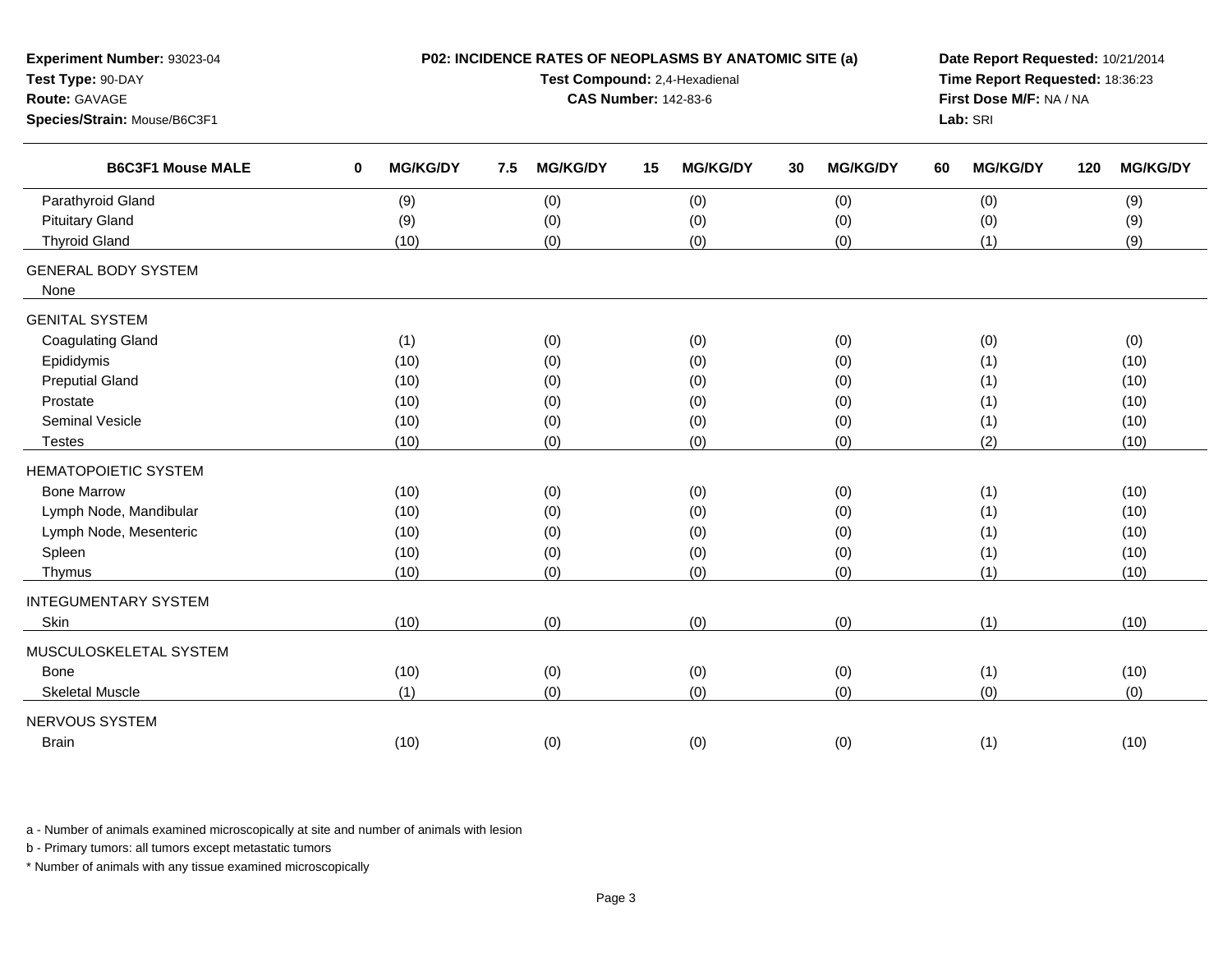| Experiment Number: 93023-04<br>Test Type: 90-DAY<br><b>Route: GAVAGE</b><br>Species/Strain: Mouse/B6C3F1 |                             | P02: INCIDENCE RATES OF NEOPLASMS BY ANATOMIC SITE (a)<br>Test Compound: 2,4-Hexadienal | Date Report Requested: 10/21/2014<br>Time Report Requested: 18:36:23<br>First Dose M/F: NA / NA<br>Lab: SRI |    |                 |    |                 |    |                 |     |                 |
|----------------------------------------------------------------------------------------------------------|-----------------------------|-----------------------------------------------------------------------------------------|-------------------------------------------------------------------------------------------------------------|----|-----------------|----|-----------------|----|-----------------|-----|-----------------|
| <b>B6C3F1 Mouse MALE</b>                                                                                 | <b>MG/KG/DY</b><br>$\bf{0}$ | 7.5                                                                                     | <b>MG/KG/DY</b>                                                                                             | 15 | <b>MG/KG/DY</b> | 30 | <b>MG/KG/DY</b> | 60 | <b>MG/KG/DY</b> | 120 | <b>MG/KG/DY</b> |
| <b>RESPIRATORY SYSTEM</b>                                                                                |                             |                                                                                         |                                                                                                             |    |                 |    |                 |    |                 |     |                 |
| Lung                                                                                                     | (10)                        |                                                                                         | (0)                                                                                                         |    | (0)             |    | (0)             |    | (1)             |     | (9)             |
| Nose                                                                                                     | (10)                        |                                                                                         | (10)                                                                                                        |    | (10)            |    | (10)            |    | (10)            |     | (10)            |
| Pleura                                                                                                   | (0)                         |                                                                                         | (0)                                                                                                         |    | (0)             |    | (0)             |    | (1)             |     | (0)             |
| Trachea                                                                                                  | (10)                        |                                                                                         | (0)                                                                                                         |    | (0)             |    | (0)             |    | (1)             |     | (10)            |
| SPECIAL SENSES SYSTEM                                                                                    |                             |                                                                                         |                                                                                                             |    |                 |    |                 |    |                 |     |                 |
| None                                                                                                     |                             |                                                                                         |                                                                                                             |    |                 |    |                 |    |                 |     |                 |
| <b>URINARY SYSTEM</b>                                                                                    |                             |                                                                                         |                                                                                                             |    |                 |    |                 |    |                 |     |                 |
| Kidney                                                                                                   | (10)                        |                                                                                         | (0)                                                                                                         |    | (0)             |    | (0)             |    | (1)             |     | (10)            |
| <b>Urinary Bladder</b>                                                                                   | (10)                        |                                                                                         | (0)                                                                                                         |    | (0)             |    | (0)             |    | (1)             |     | (10)            |

b - Primary tumors: all tumors except metastatic tumors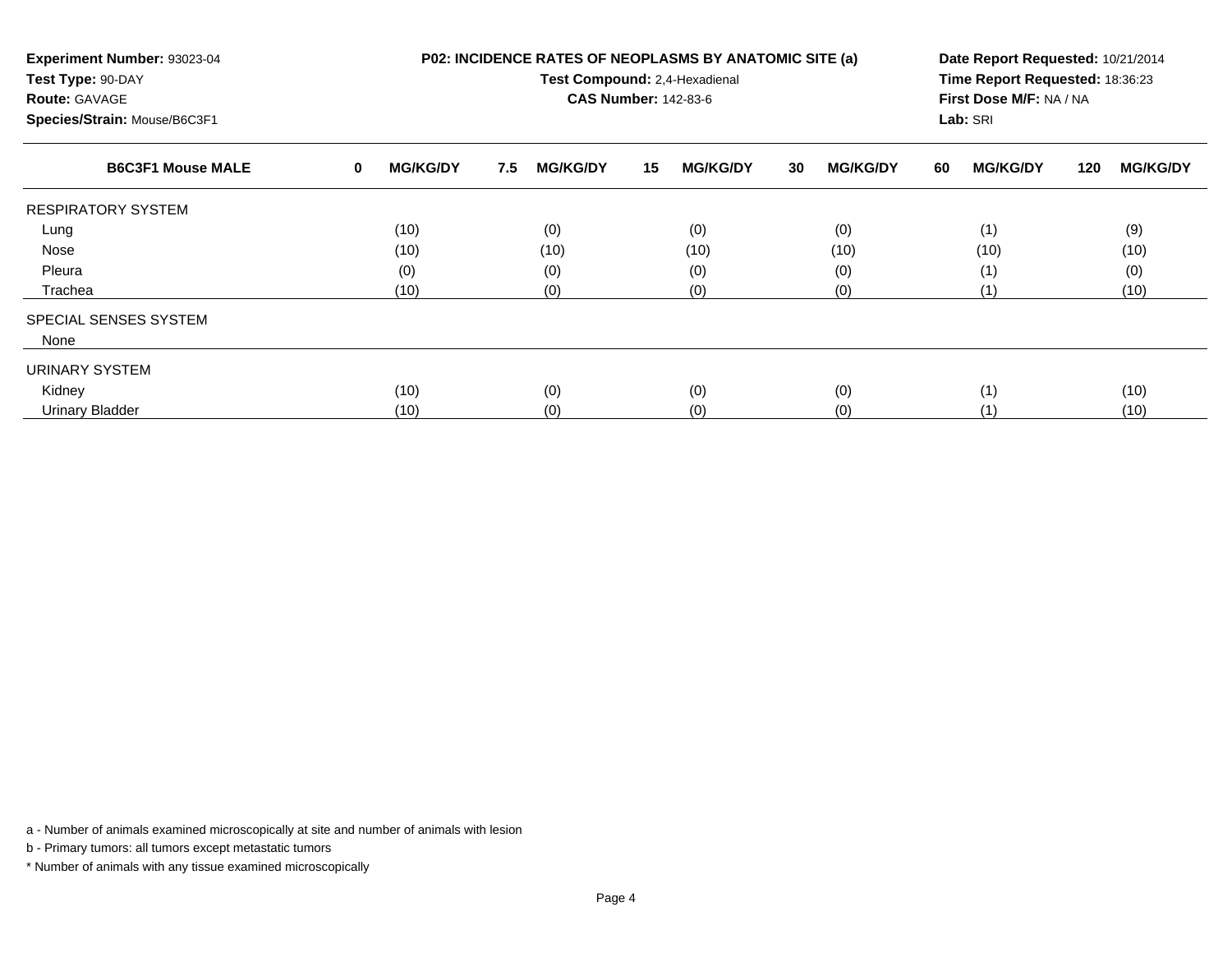| Experiment Number: 93023-04<br>Test Type: 90-DAY<br>Route: GAVAGE<br>Species/Strain: Mouse/B6C3F1          | P02: INCIDENCE RATES OF NEOPLASMS BY ANATOMIC SITE (a)<br>Test Compound: 2,4-Hexadienal<br><b>CAS Number: 142-83-6</b> |                 |     |                 |    |                 |    |                 | Date Report Requested: 10/21/2014<br>Time Report Requested: 18:36:23<br>First Dose M/F: NA / NA<br>Lab: SRI |                 |     |                 |  |
|------------------------------------------------------------------------------------------------------------|------------------------------------------------------------------------------------------------------------------------|-----------------|-----|-----------------|----|-----------------|----|-----------------|-------------------------------------------------------------------------------------------------------------|-----------------|-----|-----------------|--|
| <b>B6C3F1 Mouse MALE</b>                                                                                   | 0                                                                                                                      | <b>MG/KG/DY</b> | 7.5 | <b>MG/KG/DY</b> | 15 | <b>MG/KG/DY</b> | 30 | <b>MG/KG/DY</b> | 60                                                                                                          | <b>MG/KG/DY</b> | 120 | <b>MG/KG/DY</b> |  |
| <b>Tumor Summary for MALE</b>                                                                              |                                                                                                                        |                 |     |                 |    |                 |    |                 |                                                                                                             |                 |     |                 |  |
| <b>Total Animals with Primary Neoplasms (b)</b><br><b>Total Primary Neoplasms</b>                          |                                                                                                                        |                 |     |                 |    |                 |    |                 |                                                                                                             |                 |     |                 |  |
| <b>Total Animals with Benign Neoplasms</b><br><b>Total Benign Neoplasms</b>                                |                                                                                                                        |                 |     |                 |    |                 |    |                 |                                                                                                             |                 |     |                 |  |
| <b>Total Animals with Malignant Neoplasms</b><br><b>Total Malignant Neoplasms</b>                          |                                                                                                                        |                 |     |                 |    |                 |    |                 |                                                                                                             |                 |     |                 |  |
| <b>Total Animals with Metastatic Neoplasms</b><br><b>Total Metastatic Neoplasms</b>                        |                                                                                                                        |                 |     |                 |    |                 |    |                 |                                                                                                             |                 |     |                 |  |
| <b>Total Animals with Malignant Neoplasms</b><br><b>Uncertain Primary Site</b>                             |                                                                                                                        |                 |     |                 |    |                 |    |                 |                                                                                                             |                 |     |                 |  |
| Total Animals with Neoplasms Uncertain -<br><b>Benign or Malignant</b><br><b>Total Uncertain Neoplasms</b> |                                                                                                                        |                 |     |                 |    |                 |    |                 |                                                                                                             |                 |     |                 |  |

\*\*\*END OF MALE DATA\*\*\*

a - Number of animals examined microscopically at site and number of animals with lesion

b - Primary tumors: all tumors except metastatic tumors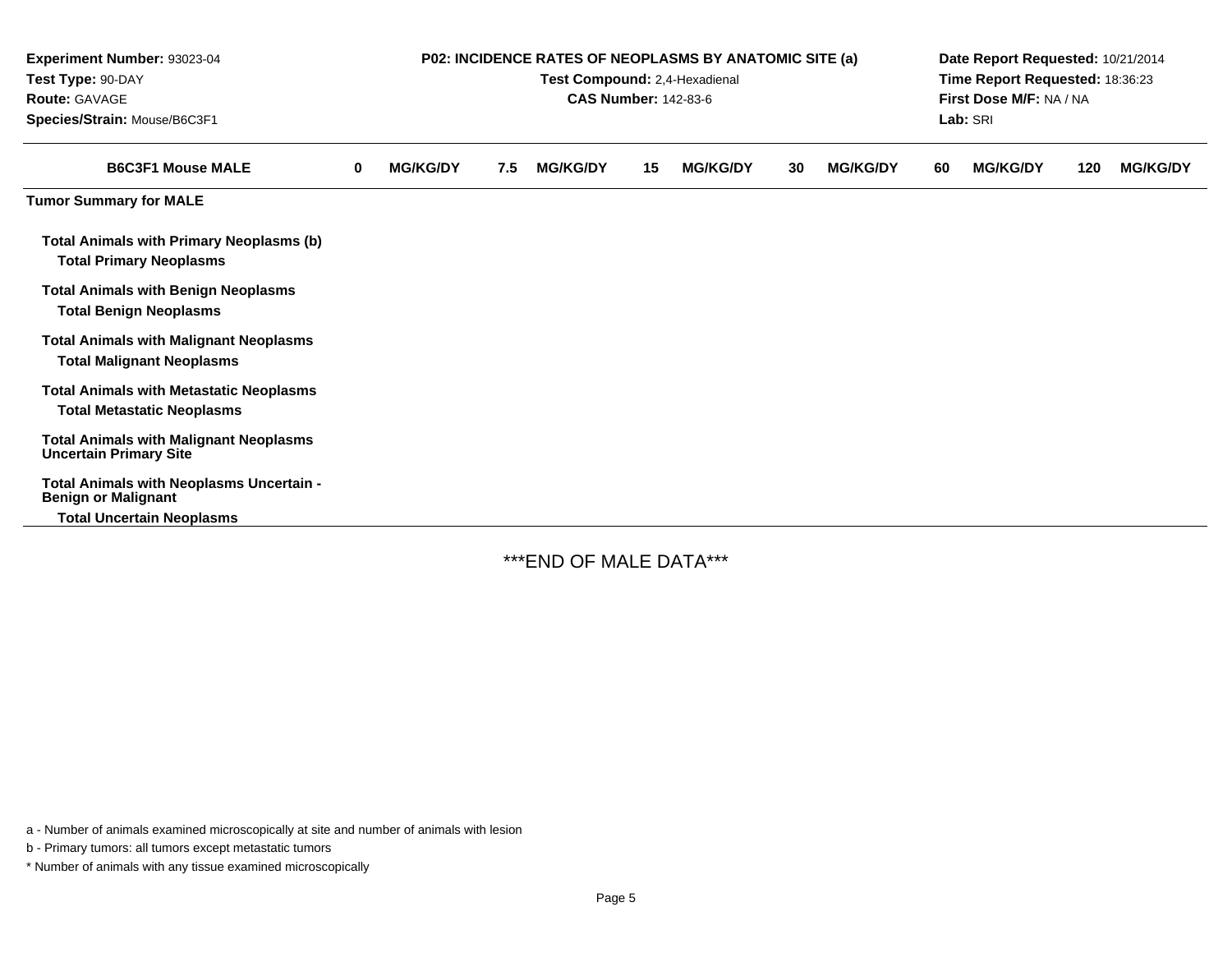| Route: GAVAGE                           |                      | <b>CAS Number: 142-83-6</b> | First Dose M/F: NA / NA |                       |                       |                        |
|-----------------------------------------|----------------------|-----------------------------|-------------------------|-----------------------|-----------------------|------------------------|
| Species/Strain: Mouse/B6C3F1            |                      |                             |                         |                       | Lab: SRI              |                        |
| <b>B6C3F1 Mouse FEMALE</b>              | <b>MG/KG/DY</b><br>0 | <b>MG/KG/DY</b><br>7.5      | <b>MG/KG/DY</b><br>15   | 30<br><b>MG/KG/DY</b> | <b>MG/KG/DY</b><br>60 | <b>MG/KG/DY</b><br>120 |
| <b>Disposition Summary</b>              |                      |                             |                         |                       |                       |                        |
| <b>Animals Initially In Study</b>       | 10                   | 10                          | 10                      | 10                    | 10                    | 10                     |
| <b>Early Deaths</b>                     |                      |                             |                         |                       |                       |                        |
| <b>Survivors</b>                        |                      |                             |                         |                       |                       |                        |
| <b>Terminal Sacrifice</b>               | 10                   | 10                          | 10                      | 10                    | 10                    | 10                     |
| <b>Animals Examined Microscopically</b> | 10                   | 10                          | 10                      | 10                    | 10                    | 10                     |
| <b>ALIMENTARY SYSTEM</b>                |                      |                             |                         |                       |                       |                        |
| Esophagus                               | (9)                  | (0)                         | (0)                     | (0)                   | (0)                   | (10)                   |
| Gallbladder                             | (9)                  | (0)                         | (0)                     | (0)                   | (0)                   | (9)                    |
| Intestine Large, Cecum                  | (10)                 | (0)                         | (0)                     | (0)                   | (0)                   | (10)                   |
| Intestine Large, Colon                  | (10)                 | (0)                         | (0)                     | (0)                   | (0)                   | (10)                   |
| Intestine Large, Rectum                 | (10)                 | (0)                         | (0)                     | (0)                   | (0)                   | (10)                   |
| Intestine Small, Duodenum               | (10)                 | (0)                         | (0)                     | (0)                   | (0)                   | (10)                   |
| Intestine Small, Ileum                  | (10)                 | (0)                         | (0)                     | (0)                   | (0)                   | (10)                   |
| Intestine Small, Jejunum                | (10)                 | (0)                         | (0)                     | (0)                   | (0)                   | (10)                   |
| Liver                                   | (10)                 | (0)                         | (0)                     | (0)                   | (0)                   | (10)                   |
| Pancreas                                | (10)                 | (0)                         | (0)                     | (0)                   | (0)                   | (10)                   |
| Salivary Glands                         | (10)                 | (0)                         | (0)                     | (0)                   | (0)                   | (10)                   |
| Stomach, Forestomach                    | (10)                 | (10)                        | (10)                    | (10)                  | (10)                  | (10)                   |
| Stomach, Glandular                      | (10)                 | (0)                         | (0)                     | (0)                   | (1)                   | (10)                   |
| CARDIOVASCULAR SYSTEM                   |                      |                             |                         |                       |                       |                        |
| Heart                                   | (10)                 | (0)                         | (0)                     | (0)                   | (0)                   | (10)                   |
| <b>ENDOCRINE SYSTEM</b>                 |                      |                             |                         |                       |                       |                        |
| <b>Adrenal Cortex</b>                   | (10)                 | (0)                         | (0)                     | (0)                   | (0)                   | (10)                   |
| Adrenal Medulla                         | (10)                 | (0)                         | (0)                     | (0)                   | (0)                   | (10)                   |
| Parathyroid Gland                       | (9)                  | (0)                         | (0)                     | (0)                   | (0)                   | (8)                    |
|                                         |                      |                             |                         |                       |                       |                        |

**P02: INCIDENCE RATES OF NEOPLASMS BY ANATOMIC SITE (a)Test Compound:** 2,4-Hexadienal

**Date Report Requested:** 10/21/2014**Time Report Requested:** 18:36:23

a - Number of animals examined microscopically at site and number of animals with lesion

b - Primary tumors: all tumors except metastatic tumors

**Experiment Number:** 93023-04

**Test Type:** 90-DAY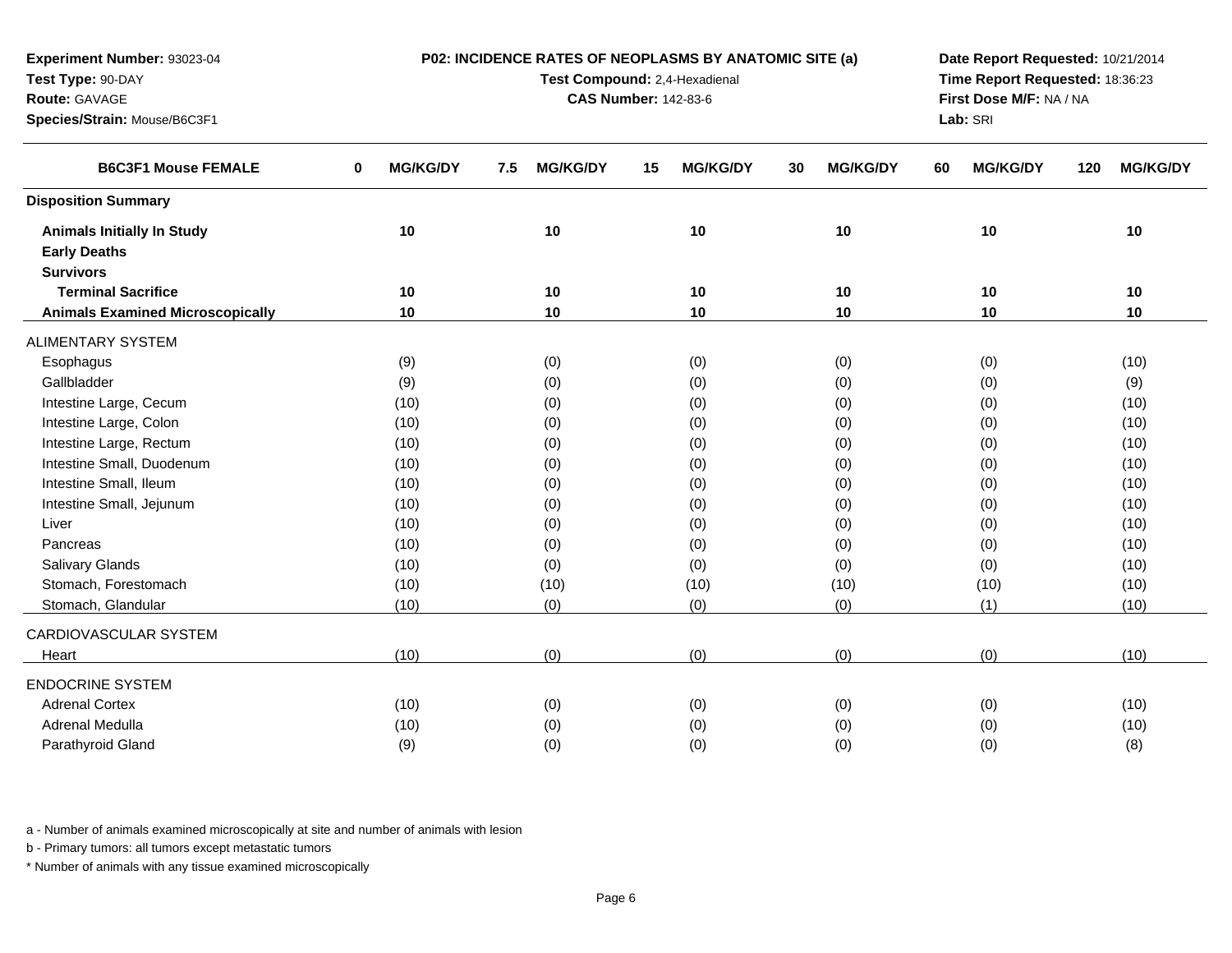| Experiment Number: 93023-04<br>Test Type: 90-DAY<br>Route: GAVAGE<br>Species/Strain: Mouse/B6C3F1 |                                 | P02: INCIDENCE RATES OF NEOPLASMS BY ANATOMIC SITE (a)<br>Test Compound: 2,4-Hexadienal<br><b>CAS Number: 142-83-6</b> | Date Report Requested: 10/21/2014<br>Time Report Requested: 18:36:23<br>First Dose M/F: NA / NA<br>Lab: SRI |                       |                       |                        |
|---------------------------------------------------------------------------------------------------|---------------------------------|------------------------------------------------------------------------------------------------------------------------|-------------------------------------------------------------------------------------------------------------|-----------------------|-----------------------|------------------------|
| <b>B6C3F1 Mouse FEMALE</b>                                                                        | $\mathbf{0}$<br><b>MG/KG/DY</b> | <b>MG/KG/DY</b><br>7.5                                                                                                 | <b>MG/KG/DY</b><br>15                                                                                       | <b>MG/KG/DY</b><br>30 | <b>MG/KG/DY</b><br>60 | <b>MG/KG/DY</b><br>120 |
| <b>Pituitary Gland</b>                                                                            | (9)                             | (0)                                                                                                                    | (0)                                                                                                         | (0)                   | (0)                   | (10)                   |
| <b>Thyroid Gland</b>                                                                              | (10)                            | (0)                                                                                                                    | (0)                                                                                                         | (0)                   | (0)                   | (9)                    |
| <b>GENERAL BODY SYSTEM</b><br>None                                                                |                                 |                                                                                                                        |                                                                                                             |                       |                       |                        |
| <b>GENITAL SYSTEM</b>                                                                             |                                 |                                                                                                                        |                                                                                                             |                       |                       |                        |
| <b>Clitoral Gland</b>                                                                             | (10)                            | (0)                                                                                                                    | (0)                                                                                                         | (0)                   | (0)                   | (10)                   |
| Ovary                                                                                             | (10)                            | (0)                                                                                                                    | (0)                                                                                                         | (0)                   | (0)                   | (10)                   |
| <b>Uterus</b>                                                                                     | (10)                            | (0)                                                                                                                    | (0)                                                                                                         | (0)                   | (0)                   | (10)                   |
| <b>HEMATOPOIETIC SYSTEM</b>                                                                       |                                 |                                                                                                                        |                                                                                                             |                       |                       |                        |
| <b>Bone Marrow</b>                                                                                | (10)                            | (0)                                                                                                                    | (0)                                                                                                         | (0)                   | (0)                   | (10)                   |
| Lymph Node                                                                                        | (0)                             | (0)                                                                                                                    | (0)                                                                                                         | (0)                   | (0)                   | (1)                    |
| Lymph Node, Mandibular                                                                            | (10)                            | (0)                                                                                                                    | (0)                                                                                                         | (0)                   | (0)                   | (10)                   |
| Lymph Node, Mesenteric                                                                            | (10)                            | (0)                                                                                                                    | (0)                                                                                                         | (0)                   | (0)                   | (10)                   |
| Spleen                                                                                            | (10)                            | (0)                                                                                                                    | (0)                                                                                                         | (0)                   | (0)                   | (10)                   |
| Thymus                                                                                            | (10)                            | (0)                                                                                                                    | (0)                                                                                                         | (0)                   | (0)                   | (10)                   |
| <b>INTEGUMENTARY SYSTEM</b>                                                                       |                                 |                                                                                                                        |                                                                                                             |                       |                       |                        |
| Mammary Gland                                                                                     | (10)                            | (0)                                                                                                                    | (0)                                                                                                         | (0)                   | (0)                   | (10)                   |
| Skin                                                                                              | (10)                            | (0)                                                                                                                    | (0)                                                                                                         | (0)                   | (0)                   | (10)                   |
| MUSCULOSKELETAL SYSTEM                                                                            |                                 |                                                                                                                        |                                                                                                             |                       |                       |                        |
| Bone                                                                                              | (10)                            | (0)                                                                                                                    | (0)                                                                                                         | (0)                   | (0)                   | (10)                   |
| NERVOUS SYSTEM                                                                                    |                                 |                                                                                                                        |                                                                                                             |                       |                       |                        |
| <b>Brain</b>                                                                                      | (10)                            | (0)                                                                                                                    | (0)                                                                                                         | (0)                   | (0)                   | (10)                   |
| <b>RESPIRATORY SYSTEM</b>                                                                         |                                 |                                                                                                                        |                                                                                                             |                       |                       |                        |
| Lung                                                                                              | (10)                            | (0)                                                                                                                    | (0)                                                                                                         | (0)                   | (0)                   | (10)                   |
| Nose                                                                                              | (10)                            | (10)                                                                                                                   | (10)                                                                                                        | (10)                  | (10)                  | (10)                   |
|                                                                                                   |                                 |                                                                                                                        |                                                                                                             |                       |                       |                        |

b - Primary tumors: all tumors except metastatic tumors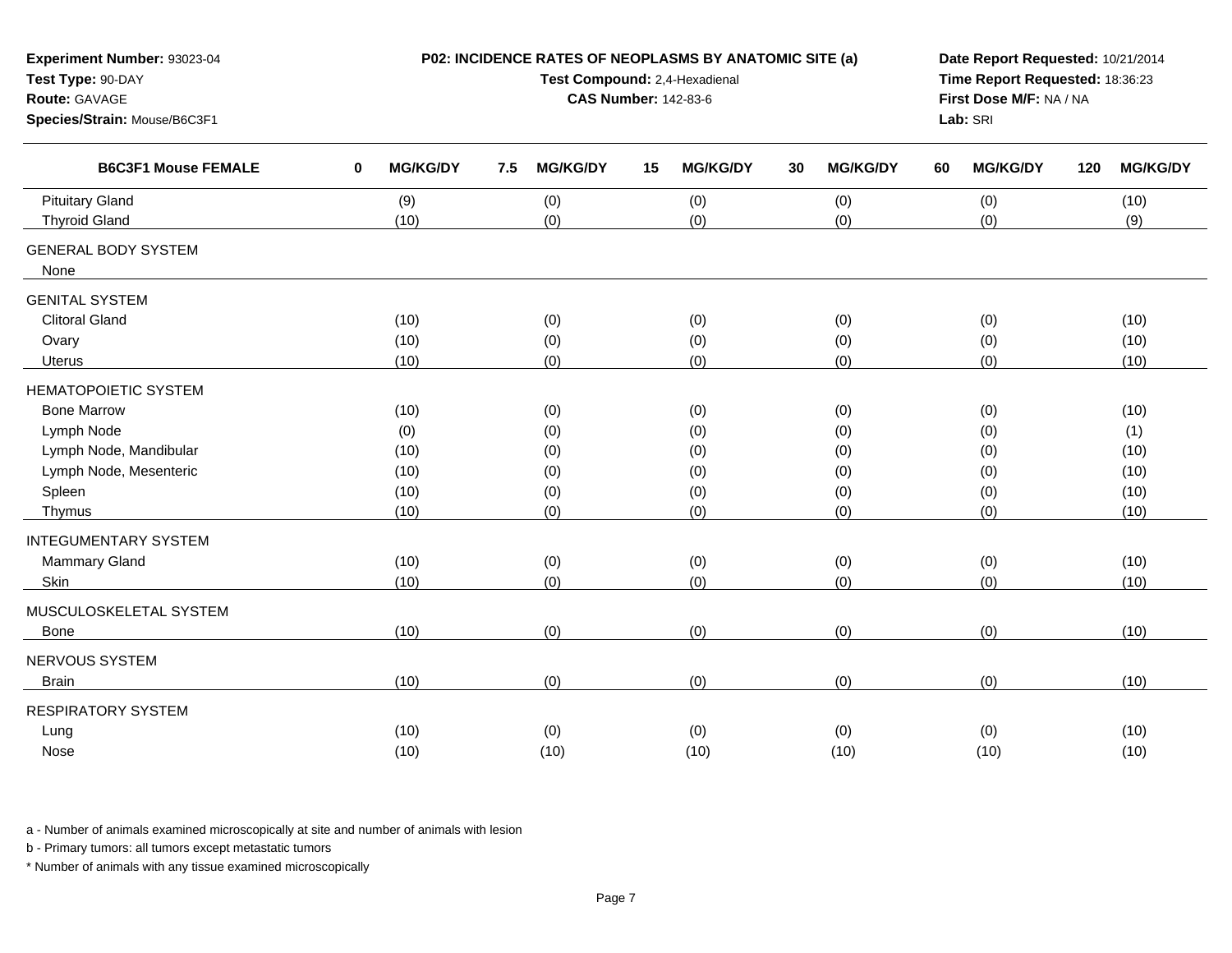| Experiment Number: 93023-04<br>Test Type: 90-DAY<br><b>Route: GAVAGE</b><br>Species/Strain: Mouse/B6C3F1 |   | <b>P02: INCIDENCE RATES OF NEOPLASMS BY ANATOMIC SITE (a)</b><br>Test Compound: 2,4-Hexadienal<br><b>CAS Number: 142-83-6</b> |     |                 |    |                 |    |                 |    |                 | Date Report Requested: 10/21/2014<br>Time Report Requested: 18:36:23<br>First Dose M/F: NA / NA<br>Lab: SRI |                 |  |  |
|----------------------------------------------------------------------------------------------------------|---|-------------------------------------------------------------------------------------------------------------------------------|-----|-----------------|----|-----------------|----|-----------------|----|-----------------|-------------------------------------------------------------------------------------------------------------|-----------------|--|--|
| <b>B6C3F1 Mouse FEMALE</b>                                                                               | 0 | <b>MG/KG/DY</b>                                                                                                               | 7.5 | <b>MG/KG/DY</b> | 15 | <b>MG/KG/DY</b> | 30 | <b>MG/KG/DY</b> | 60 | <b>MG/KG/DY</b> | 120                                                                                                         | <b>MG/KG/DY</b> |  |  |
| Trachea                                                                                                  |   | (10)                                                                                                                          |     | (0)             |    | (0)             |    | (0)             |    | (0)             |                                                                                                             | (10)            |  |  |
| SPECIAL SENSES SYSTEM<br>None                                                                            |   |                                                                                                                               |     |                 |    |                 |    |                 |    |                 |                                                                                                             |                 |  |  |
| URINARY SYSTEM                                                                                           |   |                                                                                                                               |     |                 |    |                 |    |                 |    |                 |                                                                                                             |                 |  |  |
| Kidney                                                                                                   |   | (10)                                                                                                                          |     | (0)             |    | (0)             |    | (0)             |    | (0)             |                                                                                                             | (10)            |  |  |
| <b>Urinary Bladder</b>                                                                                   |   | (10)                                                                                                                          |     | (0)             |    | (0)             |    | (0)             |    | (0)             |                                                                                                             | (10)            |  |  |

b - Primary tumors: all tumors except metastatic tumors